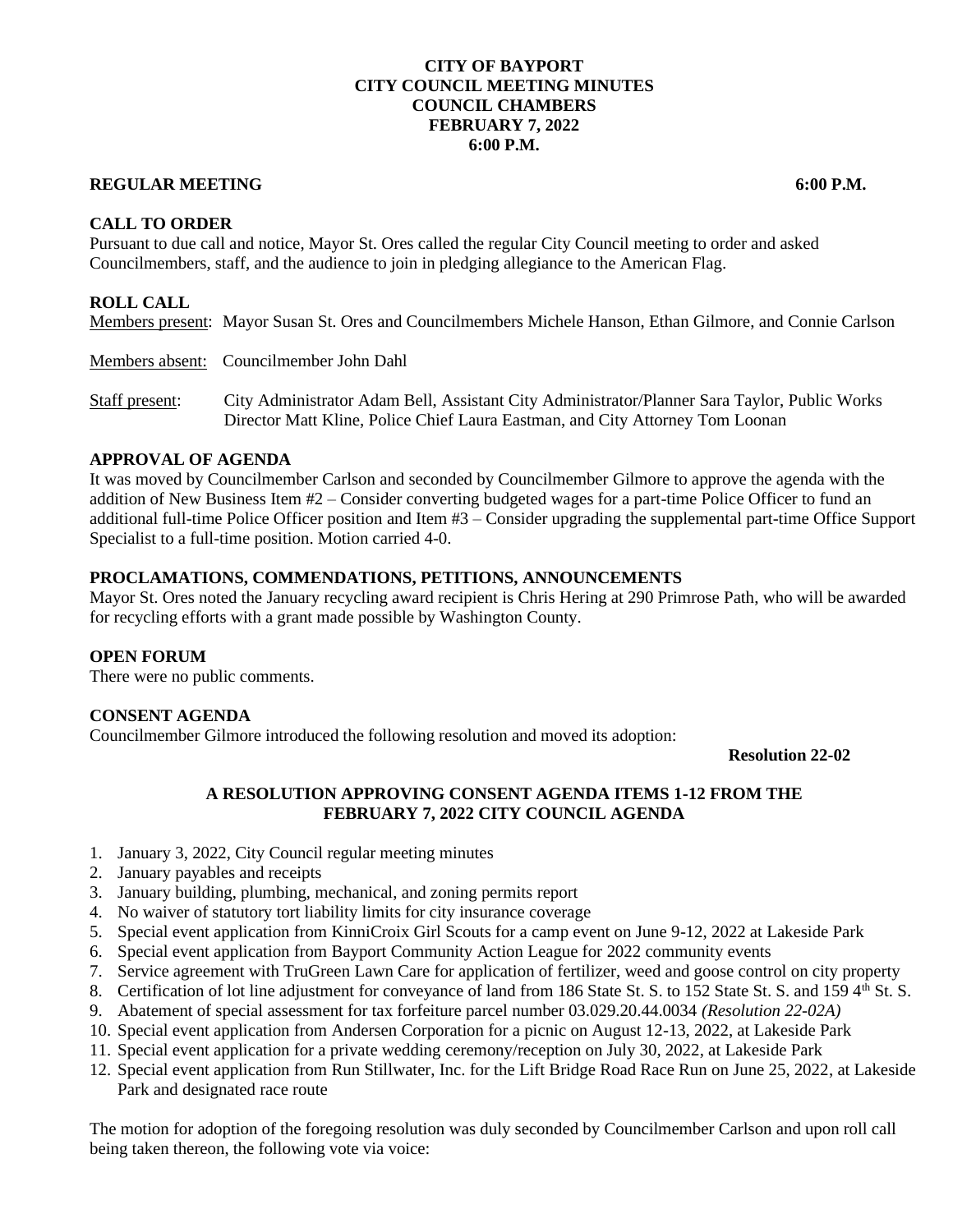## **PUBLIC HEARINGS**

There were no public hearings.

#### **UNFINISHED BUSINESS**

There was no unfinished business.

#### **NEW BUSINESS**

1. Discuss recognition of the city's naming centennial: Administrator Bell noted that the city's name was changed to Bayport in 1922, which makes 2022 the centennial anniversary of the name change. Discussion followed on coordinating recognition or activities for the centennial through the Bayport Community Action League (BCAL) in conjunction with other scheduled community events and having the city assist with a monetary contribution, equipment, and/or facilities. Administrator Bell reviewed some potential ideas suggested by staff, which was followed by individual councilmembers sharing their thoughts and feedback. It was noted that Councilmember Hanson currently serves as the president of the BCAL, and the consensus of the City Council was to have her present ideas for the centennial to the BCAL at their next meeting on February 10. Further discussion would resume at a future City Council meeting.

2. Consider converting budgeted wages for a part-time Police Officer to fund an additional full-time Police Officer position in the Police Department: Police Chief Eastman summarized discussion that occurred during a staffing/succession planning workshop with the City Council prior to the regular meeting. She reiterated the difficulty with attracting and retaining experienced, committed employees for the department's current part-time positions. Moreover, Bayport is the only law enforcement agency in the county with any part-time peace officers. The part-time staffing model has a potential to create a higher level of liability for the city. Chief Eastman recommended converting a portion of part-time budgeted wages to fund an additional full-time position, which would result in an estimated budget increase of approximately \$4,500 for 2022. It was noted that in future years, much of the cost increase is anticipated to be offset by the reduction in the training and certification costs the city incurs for multiple part-time staff and turnover. Councilmembers restated their support for the department and the additional full-time position, as discussed at the workshop.

It was moved by Councilmember Hanson and seconded by Councilmember Gilmore to approve the conversion of parttime budgeted wages to fund an additional full-time Police Officer. Motion carried 4-0.

3. Consider upgrading the supplemental part-time Office Support Specialist to a full-time position in the Administration Department: Administrator Bell summarized discussion that occurred during the same staffing/succession planning workshop with the City Council prior to the regular meeting. He noted that the Administration Department has been understaffed by one full-time employee since 2020, resulting in outstanding workload and the inability to implement service enhancements, special projects, and goals identified by the City Council. Unfortunately, this has been compounded by recent staff turnover and the difficulty retaining an employee that is willing to commit to staffing the part-time Office Support Specialist (OSS) position in the capacity needed by the city. Administrator Bell noted that the outstanding and projected workload, as well as recent growth, justifies a need to increase staffing. He recommended upgrading the part-time OSS to a full-time position, which would result in a budget increase of approximately \$4,500 for 2022 if the position remained vacant until May. Councilmembers recognized the recent staffing difficulties, restated their support for the department, and acknowledged the importance of appropriate staffing to meet the service demands of citizens now and into the future, as discussed at the workshop.

It was moved by Councilmember Carlson and seconded by Councilmember Hanson to upgrade the part-time Office Support Specialist to a full-time position. Motion carried 4-0.

## **CITY COUNCIL LIAISON REPORTS**

Councilmember Carlson reported on the January Library Board meeting, which included an update on the Library remodel project and new Library Board member Christle Petschen. Due to COVID, planning for programs and events has been temporarily suspended.